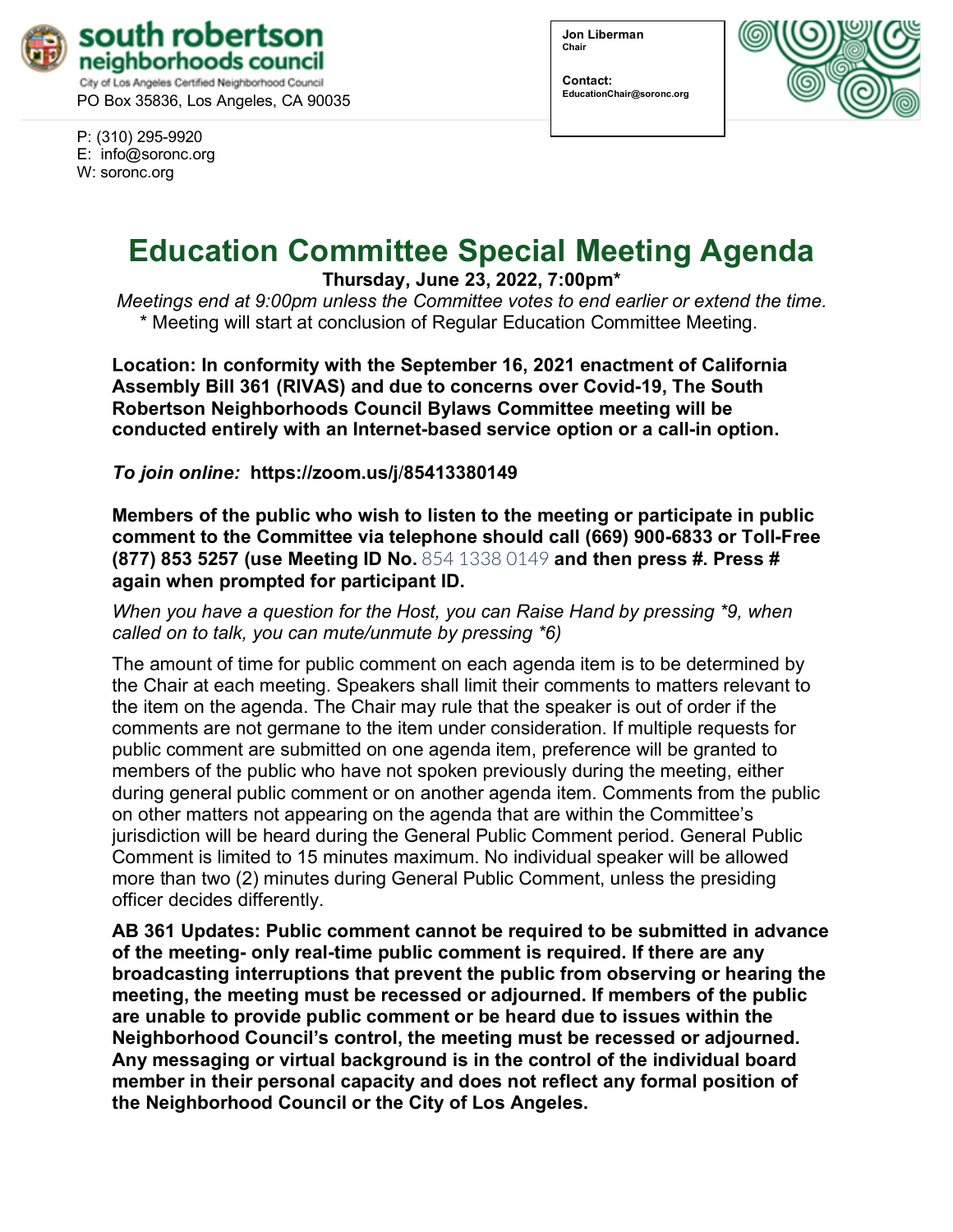- **1. Call to Order**
- **2. Pledge of Allegiance**
- **3. Roll Call**

a. Current Committee Members: Barry Levine, Jon Liberman, Shirley Traum

- **4. General Public Comment**
- **5. New Business**

**a. Discussion and possible action on emotional and psychological effects on elementary school students of returning to school after a prolonged period of home study due to Covid. Possible approaches to address the issue with an emphasis on sustainability of any proposed program. b. Discussion and possible action on establishing a Soro NC sponsored competition with the focus on the arts in three elementary schools within Soro's boundaries:** 

 **(1) a music festival at one of our Rec & Parks locations (RAC or Reynier Pk) which would be open to students enrolled in the three schools music programs.**

 **(2) an art show at one of the three elementary schools which would be open to all three schools. If successful, the art show would** 

**rotate** 

 **amongst the three schools in the future.**

**c. Discussion and selection of future committee meeting dates for the rest of 2022.**

**6. Adjournment**

*Note: Public comment will be taken for each item where there is discussion and possible action. Public comment and/or participation may occur on other items at the discretion of the Chair. Please note that under the Brown Act, the Committee is prevented from acting on matters brought to its attention during the General Public Comment period; however, the issue may become the subject of a future meeting. In the interest of addressing all items on the agenda, time limits for individual comments and discussion may be set at the discretion of the Chair.*

*Motions that are presented at any committee meeting do not represent an official action or position of the SORO NC, until approved by an affirmative vote at a properly noticed meeting of the General Board.*

## **Public Posting of Agendas -**

Neighborhood Council agendas are posted for public review as follows: ● Demers & Associates- 1836 1/2 S Robertson Blvd, Los Angeles, CA 90035; The Robertson Blvd Library- 1719 S Robertson Blvd, Los Angeles, CA 90035; The Robertson Recreation Center- 1641 Preuss Rd, Los Angeles, CA 90035; The Office of Councilmember Paul Koretz- 6380 Wilshire Blvd #800, Los Angeles, CA 90048; Hamilton High School- 2955 S Robertson Blvd, Los Angeles, CA 90034